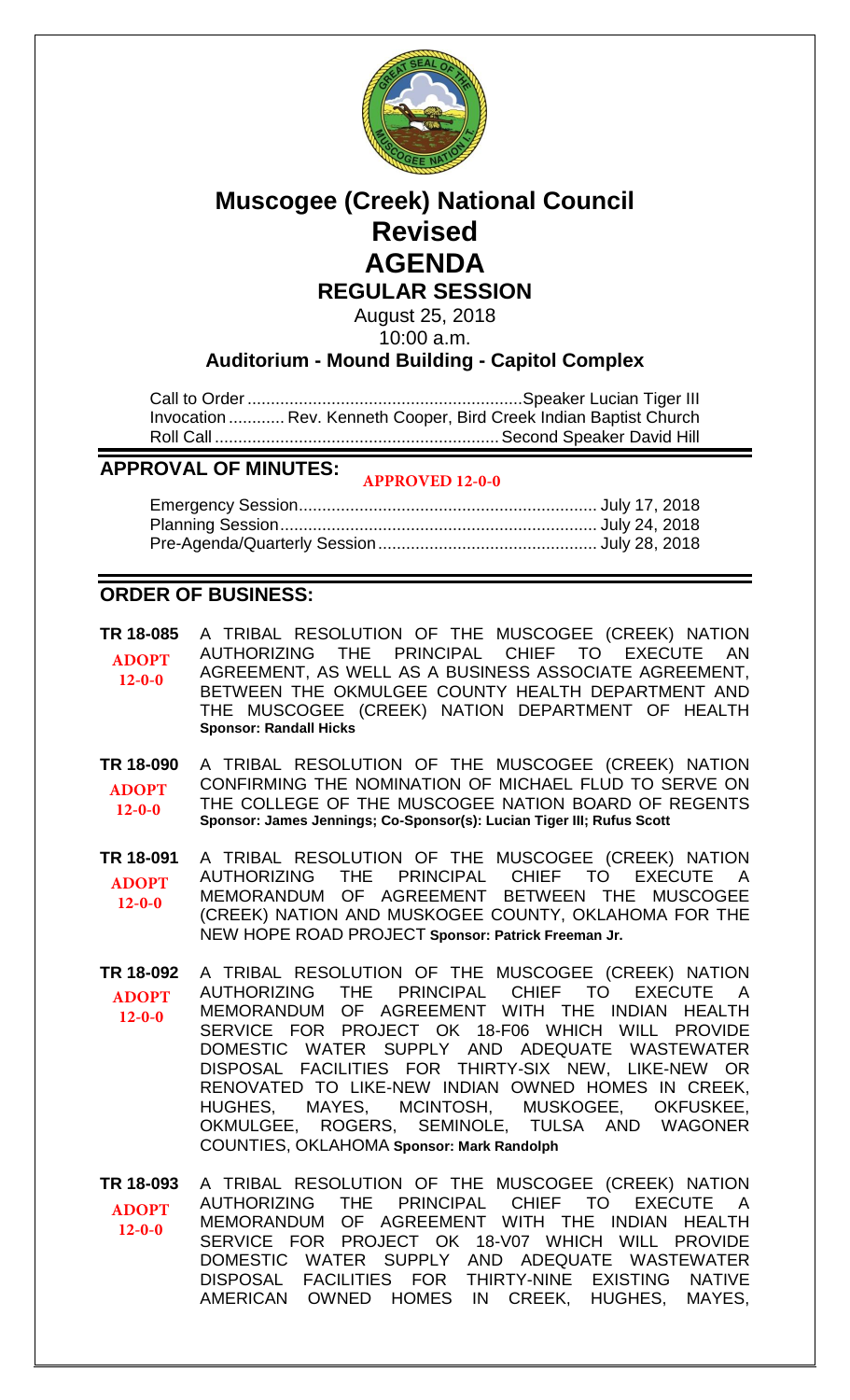Regular Session August 25, 2018 Page 2

> MCINTOSH, MUSKOGEE, OKFUSKEE, OKMULGEE, ROGERS, SEMINOLE, TULSA AND WAGONER COUNTIES, OKLAHOMA **Sponsor: Mark Randolph**

**[TR 18-094](bills/18-094.pdf)** A TRIBAL RESOLUTION OF THE MUSCOGEE (CREEK) NATION AUTHORIZING THE PRINCIPAL CHIEF TO EXECUTE AN OPERATING AGREEMENT ON BEHALF OF THE GLENPOOL CREEK INDIAN COMMUNITY **Sponsor: James Jennings ADOPT 12-0-0**

**[TR 18-095](bills/18-095.pdf)** A TRIBAL RESOLUTION OF THE MUSCOGEE (CREEK) NATION AUTHORIZING THE EXECUTIVE BRANCH TO PREPARE AND SUBMIT GRANT APPLICATIONS TO FEDERAL AND STATE GOVERNMENTAL AGENCIES AND PRIVATE FOUNDATIONS FOR BOTH FY2019 AND FY2020 AND AUTHORIZING THE PRINCIPAL CHIEF TO EXECUTE ALL NECESSARY GRANT DOCUMENTS **Sponsor: David Hill ADOPT 12-0-0**

**[TR 18-096](bills/18-096.pdf)** A TRIBAL RESOLUTION OF THE MUSCOGEE (CREEK) NATION AUTHORIZING THE PRINCIPAL CHIEF TO EXECUTE A GOOGLE SURVEYS AGREEMENT FOR THE BENEFIT OF THE MUSCOGEE (CREEK) NATION MVSKOKE MEDIA **Sponsor: Mark Randolph ADOPT 12-0-0**

**[TR 18-097](bills/18-097.pdf)** A TRIBAL RESOLUTION OF THE MUSCOGEE (CREEK) NATION AUTHORIZING THE PRINCIPAL CHIEF TO EXECUTE A MEMORANDUM OF UNDERSTANDING BETWEEN THE MUSCOGEE (CREEK) NATION AND THE UNITED STATES ATTORNEY'S OFFICE FOR THE EASTERN DISTRICT OF OKLAHOMA **Sponsor: Mark Randolph ADOPT 12-0-0**

**[TR 18-099](bills/18-099.pdf)** A TRIBAL RESOLUTION OF THE MUSCOGEE (CREEK) NATION CREATING A MUSCOGEE BUSINESS ASSESSMENT COMMITTEE **Sponsor: Robert Hufft; Co-Sponsor(s): Lucian Tiger III; James Jennings; David Hill ADOPT 12-0-0**

**[NCA 18-108](bills/NCA 18-108.pdf)** A LAW OF THE MUSCOGEE (CREEK) NATION AUTHORIZING A **POSTPONED DONATION TO SPONSOR THE FOURTH ANNUAL TULSA CHARITY** FLIGHT NIGHT **Sponsor: Lucian Tiger III (\$10,000.00) INDEFINITELY**

**12-0-0**

**[NCA 18-114](bills/NCA 18-114.pdf)** A LAW OF THE MUSCOGEE (CREEK) NATION AUTHORIZING A DONATION TO THE AMERICAN HEART ASSOCIATION FOR THE GO RED FOR WOMEN NATIVE WOMEN CONFERENCE **Sponsor: Joyce Deere; Co-Sponsor(s): Johnnie Greene (\$10,000.00) ADOPT 12-0-0**

**[NCA 18-115](bills/NCA 18-115.pdf)** A LAW OF THE MUSCOGEE (CREEK) NATION AUTHORIZING A DONATION TO SPONSOR THE "IT STARTS HERE: TRAUMA-INFORMED INSTRUCTION SUMMIT" HOSTED BY THE OKLAHOMA STATE DEPARTMENT OF EDUCATION ("OSDE") **Sponsor: Randall Hicks (\$15,000.00) ADOPT 12-0-0**

**[NCA 18-116](bills/NCA 18-116.pdf)** A LAW OF THE MUSCOGEE (CREEK) NATION AUTHORIZING THE EXPENDITURE OF FUNDS AWARDED FROM THE US DEPARTMENT OF LABOR TO THE MUSCOGEE (CREEK) NATION REINTEGRATION PROGRAM **Sponsor: James Jennings (\$300,157.00) ADOPT 12-0-0**

**[NCA 18-117](bills/NCA 18-117.pdf)** A LAW OF THE MUSCOGEE (CREEK) NATION AMENDING MCNCA TITLE 19, § 10-101, ENTITLED "Absentee ballots authorized" **Sponsor: Joyce Deere ADOPT 12-0-0**

**[NCA 18-118](bills/NCA 18-118.pdf)** A LAW OF THE MUSCOGEE (CREEK) NATION AUTHORIZING A BUDGET MODIFICATION IN EXCESS OF TEN PERCENT (10%) FOR THE MUSCOGEE (CREEK) NATION FAMILY VIOLENCE PREVENTION PROGRAM FOR THE FAMILY VIOLENCE PREVENTION SERVICES ADMINISTRATION'S (FVPSA) GRANT BUDGET FOR FY 2018 **Sponsor: Randall Hicks ADOPT 12-0-0**